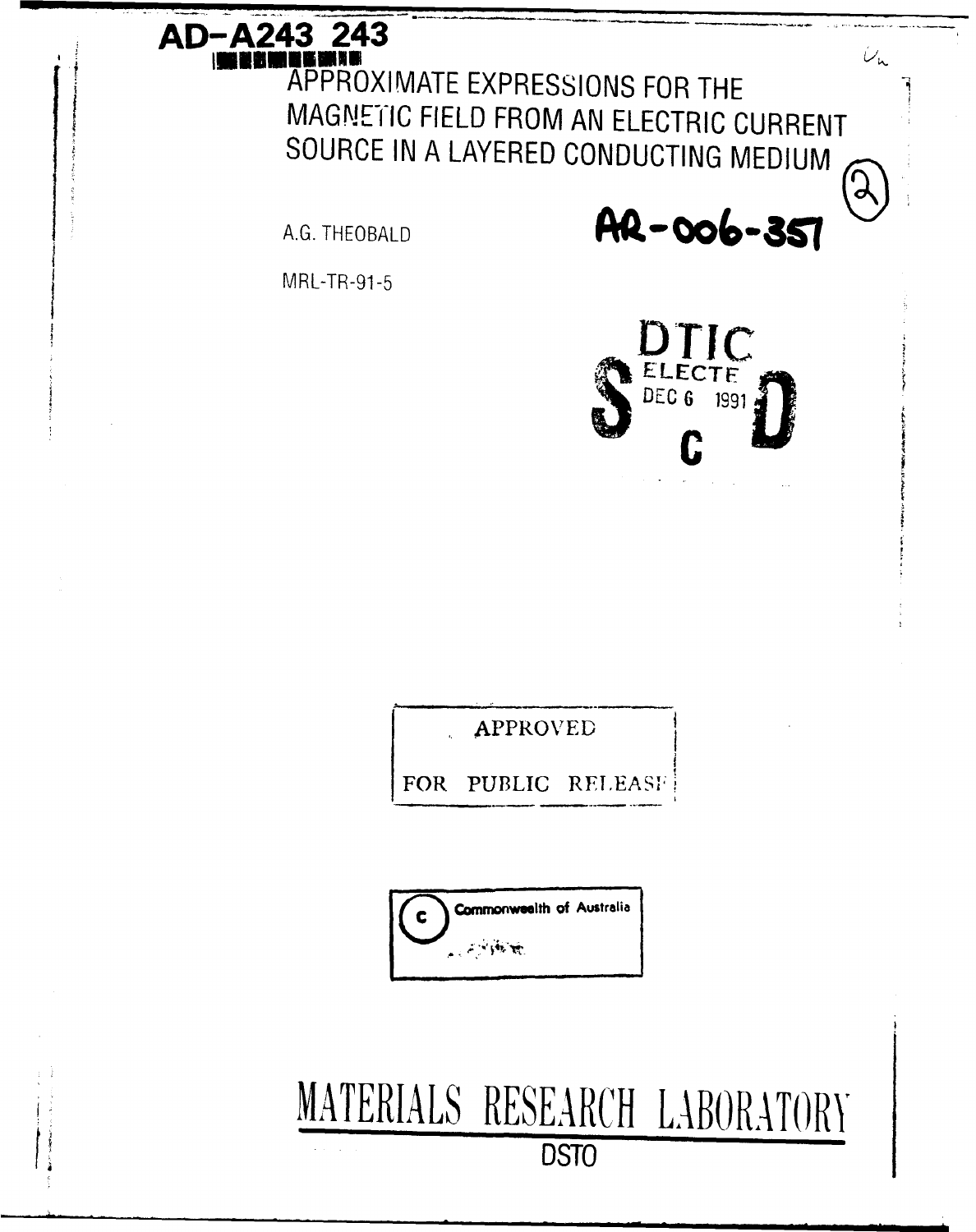

# Approximate Expressions for the  $\mathbb{R}$   $\cdot$ *Current Source in a Layered Conducting Medium*

**A.G.** *Theobald*



MRL Technical Report MRL-TR-91-5

#### *Abstract*

*An electric current source comprising point horizontal electric dipoles is proposed. An approximate description of the magnetic field from such a source is given. The environments considered are two-layer (2 semi-infinite media, typically the air and the sea) and three-layer (2 semi-infinite layers separated by a conducting slab, typically the air,* **sea** *and sea-bed).*

**P% I** I-Second Contract Contract Contract Contract Contract Contract Contract Contract Contract Contract Contract Contract Contract Contract Contract Contract Contract Contract Contract Contract Contract Contract Contract Co

**1112 4 067**

**MATERIALS** RESEARCH LABORATORY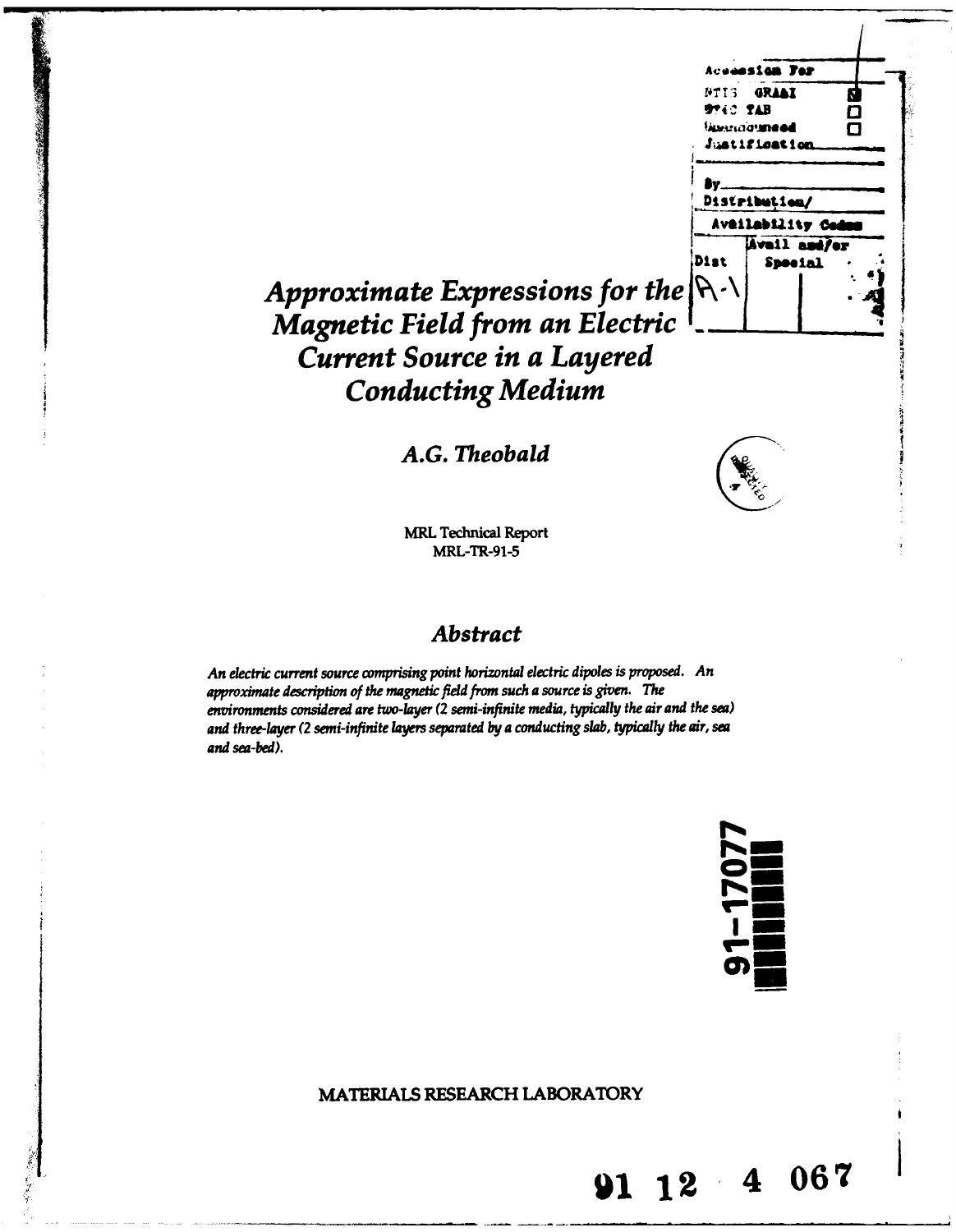Published **by**

*DSTO Materials Research Laboratory* Cordite *Avenue, Maribymong Victoria, 3032 Australia*

*Telephone: (03) 319 3887 Fax: (03) 318 4536*

*0 Cmmomwalth of Australia 1991 AR No. 006-351*

#### **APPROVED FOR PUBLIC RELEASE**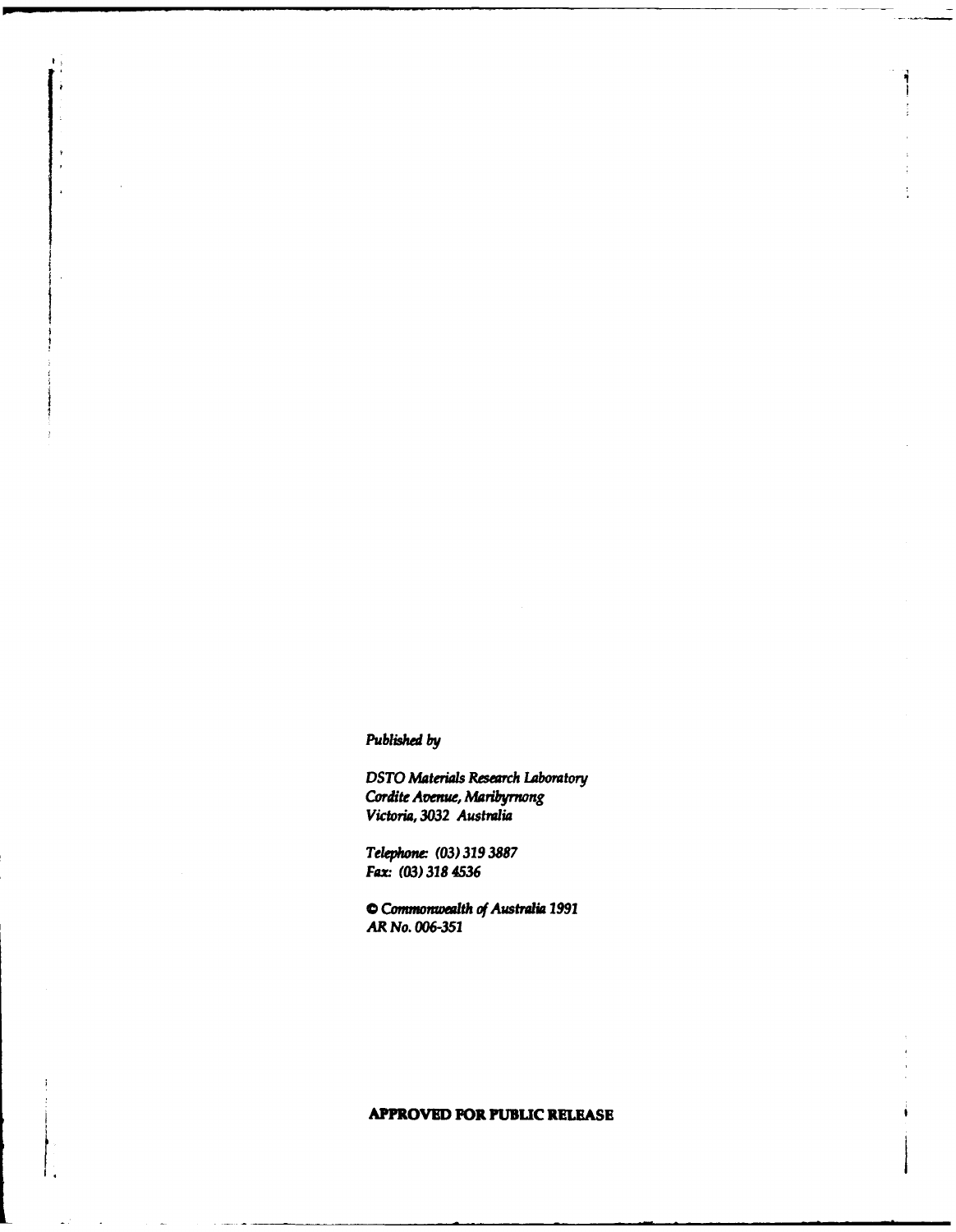## *Author*

### *A.G. Theobald*



l.

藝

*Dr Theolbrd worked at the* **Admiralty** *Research Establishment in England from 1976 to 1990, including a* 2 **year** *exchange posting to the Royal Australian Navy Resarch Laboratory. He* **has** *worked primarily on electromagnetic signatures of all types of warships, most recently being concerned with submarines. He migrated to Australia in 1990 and, currently, is the manager for the Submarine Magnetic Signature Reduction task which is oriented towards the requirements of the Collins-class* submarine. Through his previous employment he has *numerous contacts with similar groups in the USA, UK and Canada.*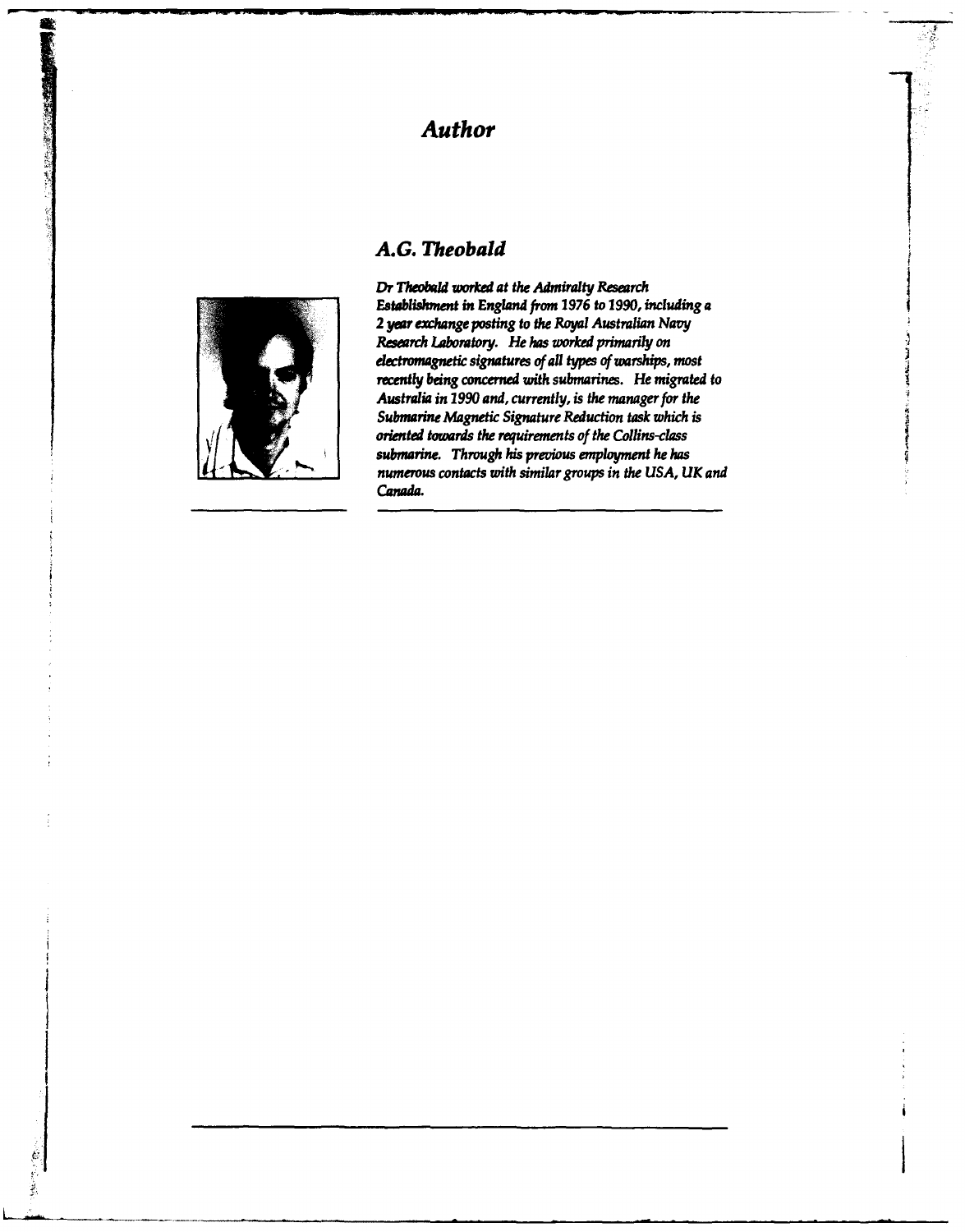*Contents*

- **1. INTRODUCTION 7**
- 2. TWO-LAYERED **MEDIUM 8**
- **3.** THREE-LAYERED **MEDIUM 9**

4COMPARISON OF TWO-LAYER **AND** THREE-LAYER **SOLUTIONS 19**

- **S. CONCLUSION** 21)
- **6. ACKNOWLEDGEMENT 21**
- **7. REFERENCES** 22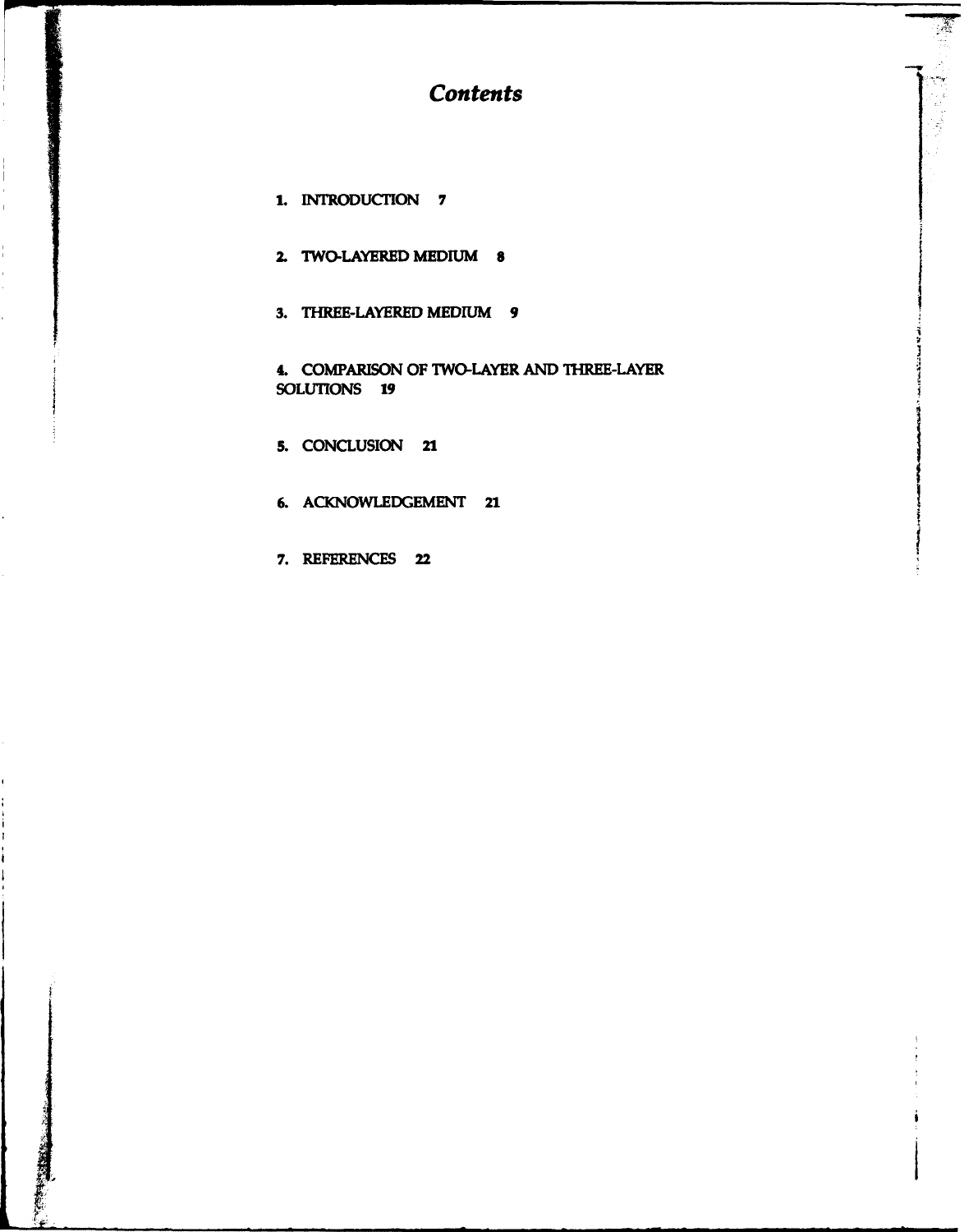## *Approximate Expressions for the Magnetic Field from an Electric Current Source in a Layered Conducting Medium*

#### *1. Introduction*

Reference **1** describes an electric source mathematical model in which a set of electric source parameters can be deduced from a measured electric field matrix. The environment is modelled **by** two semi-infinite media (the air and **the** seabed, the former having an electrical conductivity of zero) separated **by** a conducting *slab of* finite thickness and non-trivia] conductivity (the sea). The source is modelled as either a line of point current sources and sinks, or **by** a continuous distribution of **these,** the density distribution function being described **by** a polynomial. In either case, the total **current** must be zero. In the discrete case the amplitudes of the currents must sum to zero, whilst in the continuous case the integral of the distribution function must be identically zero.

**The** effectiveness of the point source model to describe the electric fields has been well shown. However, there is considerable interest in determining the magnetic fields from such a source.

The electric field is determined **by** (relatively) simple image theory. However, application to the magnetic field case is not as straightforward since the currents (which produce the field) are distributed through the volume of the conducting media.

In this report, the simpler case of just two semi-infinite media, with a common boundary (typically the air **and** an infinitely deep sea) is considered first. Then the more general three-layer case is considered. In both cases, the aim is to produce expressions for the magnetic field **from** a point dipole source rather than current source/sinks. Since the latter must sum to zero to be physically realizable, any such source of **n** current source/sinks can be represented **by** (n-1) dipoles.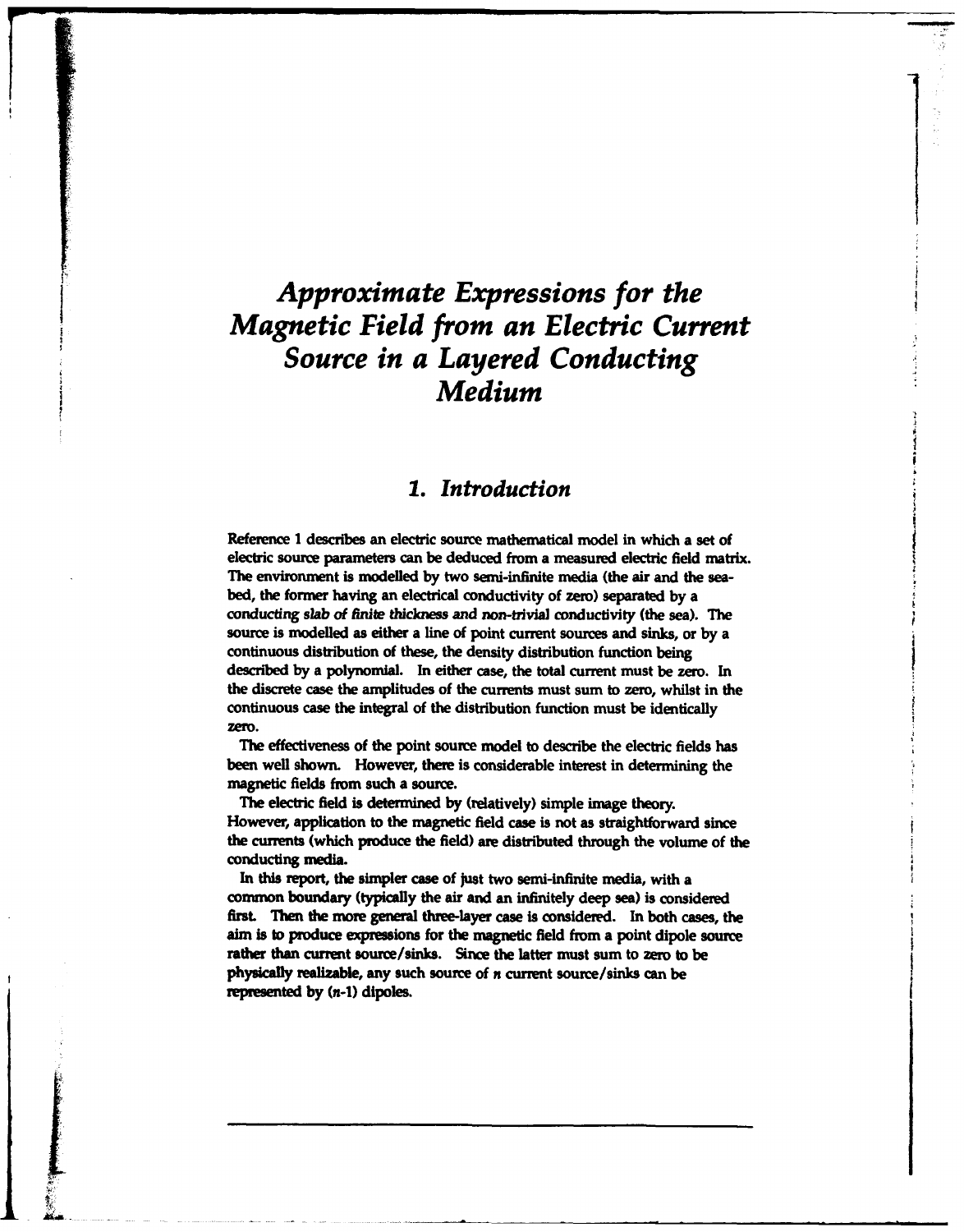#### *2. To-Layered Medium*

Consider the geometry of Figure 1, in which layer 1 is infinitely deep  $(d = \infty)$ , or alternatively  $\sigma_1 = \sigma_2$ . In practical terms, this is equivalent to very deep seawater, where the **source** and sensor are not near the bottom. For a point horizontal dipole in the x-axis, of amplitude  $P$ , at  $(x_0, y_0, z_0)$ , reference 2 gives the expected magnetic fields in layer **0** and layer **I** at the point (x, **y,** *z). These* are given in cylindrical coordinates as follows (for the case where  $\sigma_0 = 0$ ):

$$
B_{r_0} = \frac{-\mu_0 P \sin\phi}{4\pi} \left[ \frac{(z-z_0)}{[r^2 + (z-z_0)^2]^{3/2}} + \frac{1}{r^2} \left[ \frac{(z-z_0)}{[r^2 + (z-z_0)^2]^{1/2}} - 1 \right] \right]
$$

$$
B_{\phi_0} = \frac{\mu_0 P \cos \phi}{4\pi} \left[ \frac{1}{r^2} \left( \frac{(z - z_0)}{[r^2 + (z - z_0)^2]^{1/2}} - 1 \right) \right]
$$

$$
B_{z_0} = \frac{\mu_0 P \sin\phi}{4\pi} \left( \frac{r}{[r^2 + (z - z_0)^2]^{3/2}} \right)
$$

$$
B_{r_1} = \frac{-\mu_0 P \sin\phi}{4\pi} \left[ \frac{(z-z_0)}{[r^2 + (z-z_0)^2]^{3/2}} - \frac{1}{r^2} \left[ \frac{(z+z_0)}{[r^2 + (z+z_0)^2]^{1/2}} + 1 \right] \right]
$$

$$
B_{\phi_1} = \frac{-\mu_0 P \cos \phi}{4\pi} \left[ \frac{(z-z_0)}{[r^2 + (z-z_0)^2]^{3/2}} + \frac{(z+z_0)}{[r^2 + (z+z_0)^2]^{3/2}} + \frac{1}{r^2} \left[ \frac{(z+z_0)}{[r^2 + (z+z_0)^2]^{1/2}} + 1 \right] \right]
$$

$$
B_{z_1} = \frac{\mu_0 P \sin\phi}{4\pi} \left( \frac{r}{\left[r^2 + (z - z_0)^2\right]^{3/2}} \right)
$$

<u>I to a the contract of the contract of the contract of the contract of the contract of the contract of the contract of the contract of the contract of the contract of the contract of the contract of the contract of the co</u>

It is of particular interest that *B* is independent of either conductivity ( $\sigma_0$ ,  $\sigma_1$ ), **except, of course, that the conductivity of the layer containing the source will determine the current flow (hence** *F),* **at least for a constant voltage source (as** would be the case for a galvanic source such as the potential difference between **to ship's propellor and hull).**<br>To convert the above to Cartesian coordinates, the following apply:

8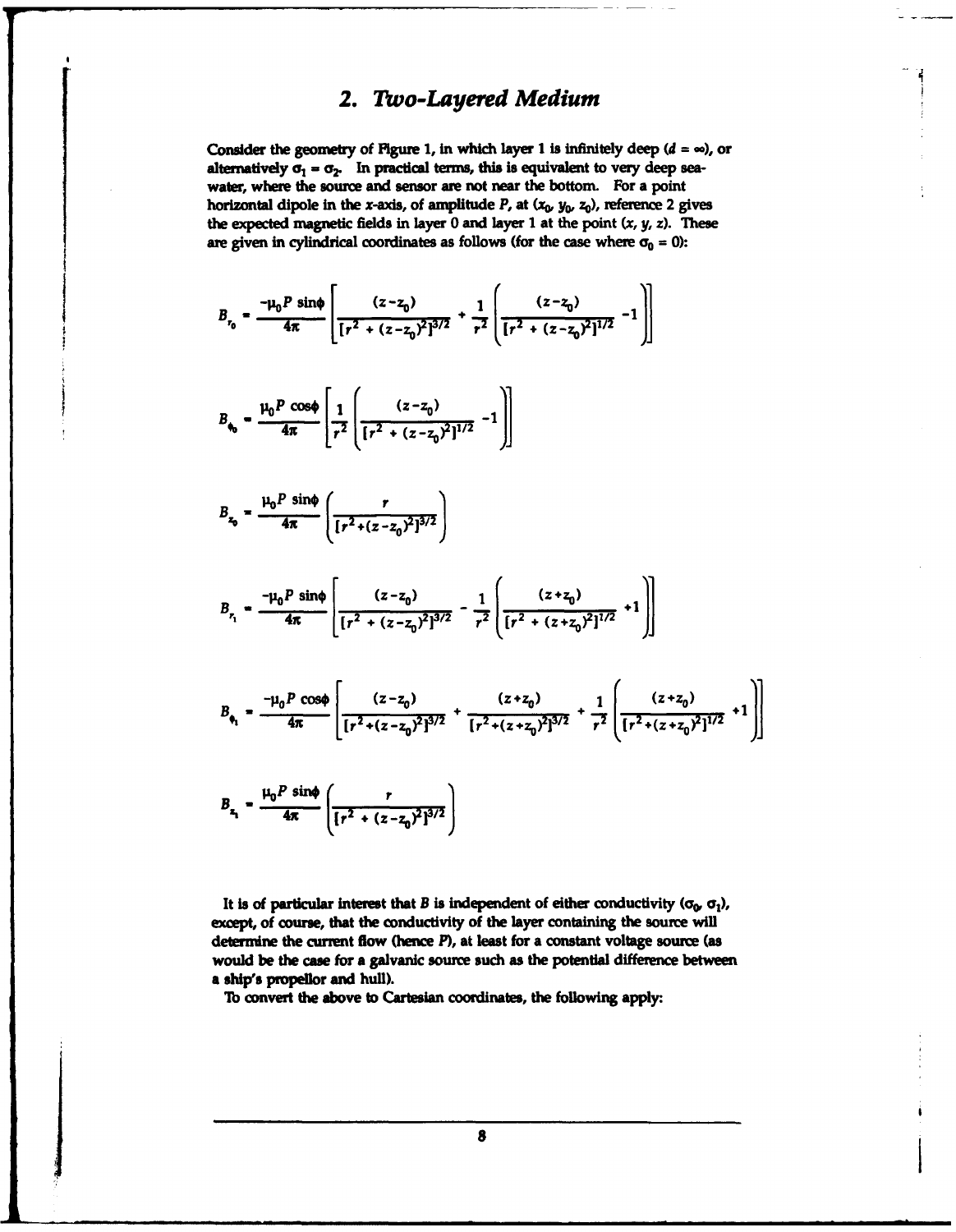$$
B_x = B_r \cos \phi - B_\phi \sin \phi
$$
  

$$
B_y = B_r \sin \phi + B_\phi \cos \phi
$$

and

$$
\sin \phi = (y - y_0), \cos \phi = (x - x_0), r^2 = (x - x_0)^2 + (y - y_0)^2
$$



*Figure 1: Geometry Definition*

### *3. Three-Layered Medium*

Now consider the full geometry of Figure **1.** In this, the three layers have conductivities,  $\sigma_0$ ,  $\sigma_1$  and  $\sigma_2$ . Typically, for medium 0 being air,  $\sigma_0 = 0$ . A source,  $S_0$  is located at  $(x_0, y_0, z_0)$  within medium 1, whose thickness is  $d(d > 0)$ .

In the first instance, this source is taken as a point source or sink of current, *I,* and is considered in isolation. Reference **3** gives the electric scalar potential, *V,* in the three media as follows: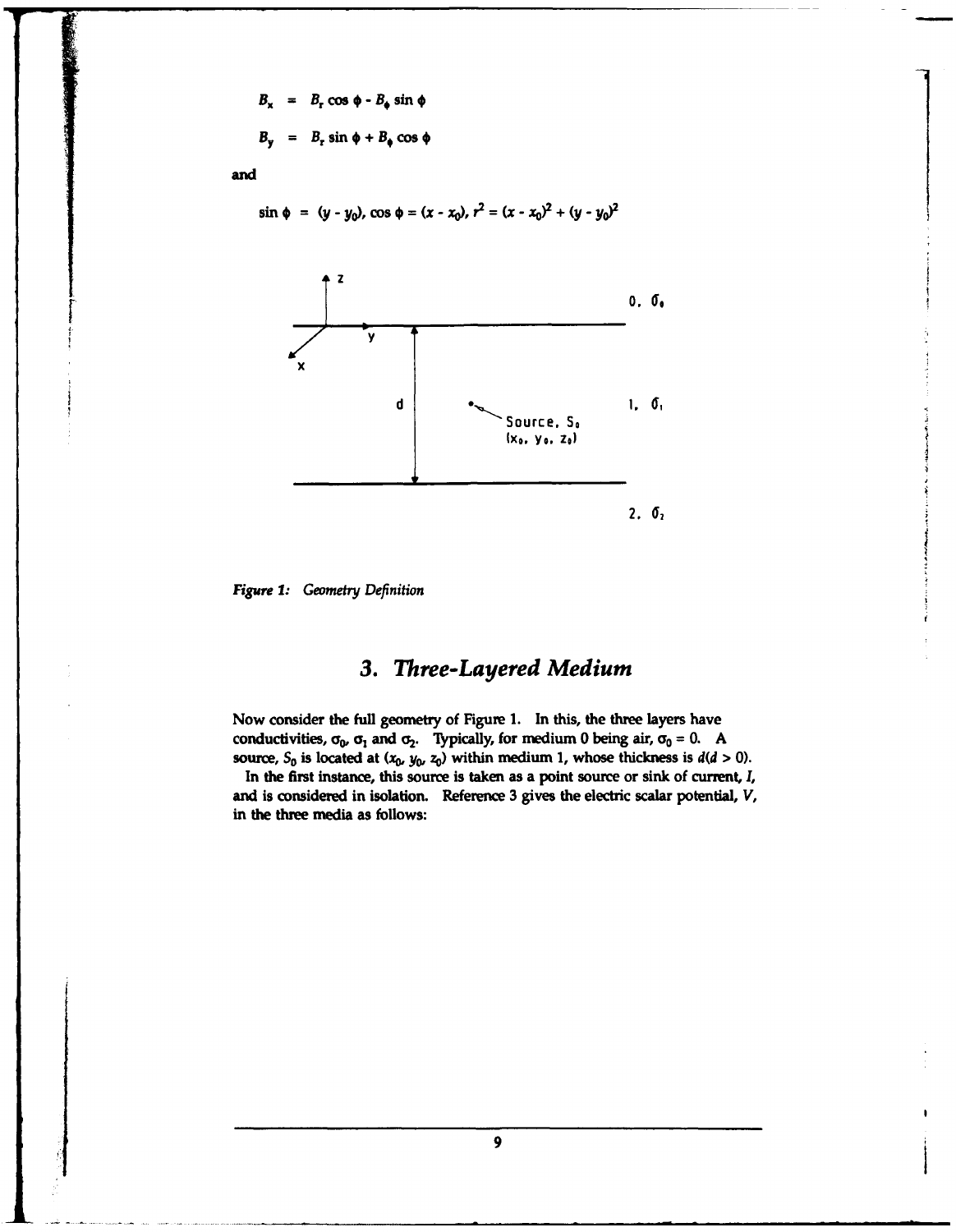$$
V_0 = \frac{I}{4\pi\sigma_1} (1+Q_1) \left[ \frac{1}{[r^2 + (z-z_0)^2]^{1/2}} + \sum_{k=1}^{\infty} \frac{Q_1^{k-1} Q_2^k}{[r^2 + (z+2kd+z_0)^2]^{1/2}} + \sum_{k=1}^{\infty} \frac{Q_1^k Q_2^k}{[r^2 + (z+2kd-z_0)^2]^{1/2}} \right]
$$

$$
V_{1} = \frac{1}{4\pi\sigma_{1}} \left[ \frac{1}{[r^{2} + (z - z_{0})^{2}]^{1/2}} + \frac{Q_{1}}{[r^{2} + (z + z_{0})^{2}]^{1/2}} + \sum_{k=1}^{\infty} \frac{Q_{1}^{k} Q_{2}^{k}}{[r^{2} + (z - 2kd - z_{0})^{2}]^{1/2}} + \sum_{k=1}^{\infty} \frac{Q_{1}^{k+1} Q_{2}^{k}}{[r^{2} + (z - 2kd + z_{0})^{2}]^{1/2}} + \sum_{k=1}^{\infty} \frac{Q_{1}^{k-1} Q_{2}^{k}}{[r^{2} + (z + 2kd + z_{0})^{2}]^{1/2}} + \sum_{k=1}^{\infty} \frac{Q_{1}^{k} Q_{2}^{k}}{[r^{2} + (z + 2kd - z_{0})^{2}]^{1/2}} \right]
$$

$$
V_2 = \frac{I(1+Q_2)}{4\pi\sigma_1} \left[ \frac{1}{[r^2 + (z - z_0)^2]^{1/2}} + \frac{Q_1}{[r^2 + (z + z_0)^2]^{1/2}} + \sum_{k=1}^{\infty} \frac{Q_1^k Q_2^k}{[r^2 + (z - 2kd - z_0)^2]^{1/2}} + \sum_{k=1}^{\infty} \frac{Q_1^{k+1} Q_2^k}{[r^2 + (z - 2kd - z_0)^2]^{1/2}} \right]
$$

**where**

$$
r^{2} = (x - x_{0})^{2} + (y - y_{0})^{2}
$$
  
\n
$$
Q_{1} = (\sigma_{1} - \sigma_{0}) / (\sigma_{1} + \sigma_{0}), Q_{2} = (\sigma_{1} - \sigma_{2}) / (\sigma_{1} + \sigma_{2})
$$

**Following reference** *4,* **the magnetic field from this source is determined by invoking Ampere's law**

$$
\mathbf{v} \wedge \mathbf{B} = \mu_0 \sigma \mathbf{E}
$$

Thus, **by** Stokes' theorem

$$
\int_{S} \nabla \wedge \mathbf{B} \cdot d\mathbf{A} = \int \mathbf{B} \cdot d\mathbf{l} = \mu_0 \sigma \int E \cdot d\mathbf{A}
$$

This problem can be considered as one with cylindrical symmetry, with the z-axls being **the** axis of symmetry. Consider, then, the geometry of Figure 2, where the cable carrying current **to** this "monopole" source is explicitly included **(the** field from this is subtracted later).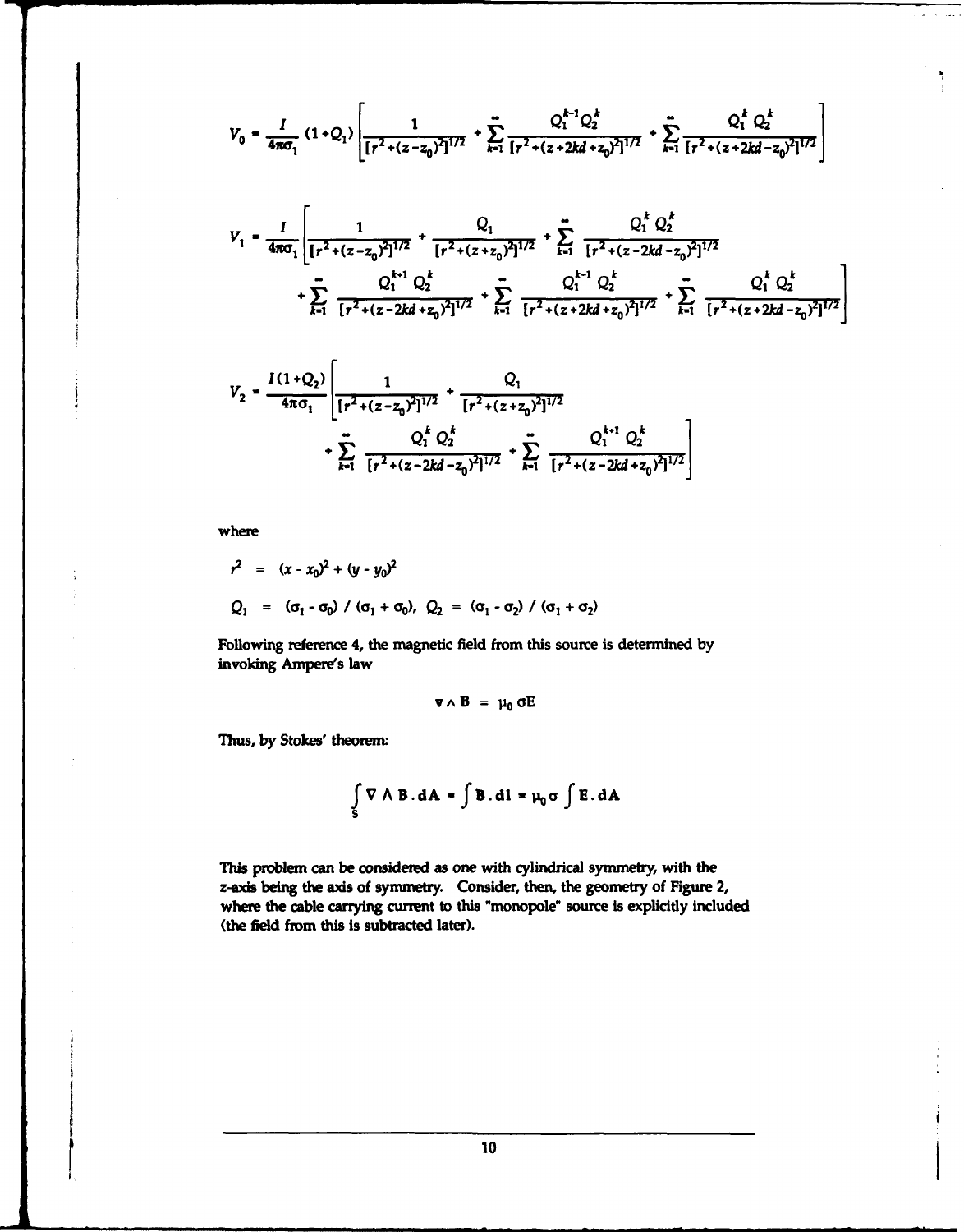

t.

Figure 2: Cylindrical Symmetry Case

Since the z-axis is the axis of symmetry,

$$
\int \mathbf{B} \cdot \mathbf{dl} = B_{\phi} \cdot 2\pi r
$$

Now

第三篇:

$$
dA = k \, r dr \, d\phi
$$

where  $k$  is the unit vector in the  $z$ -axis

$$
\therefore \int \mathbf{E} \cdot \mathbf{dA} = \int \mathbf{E} \cdot \mathbf{k} \, r dr d\phi
$$

and

$$
\mathbf{E} \cdot \mathbf{k} = E_z = E_z(r)
$$

 $\overline{11}$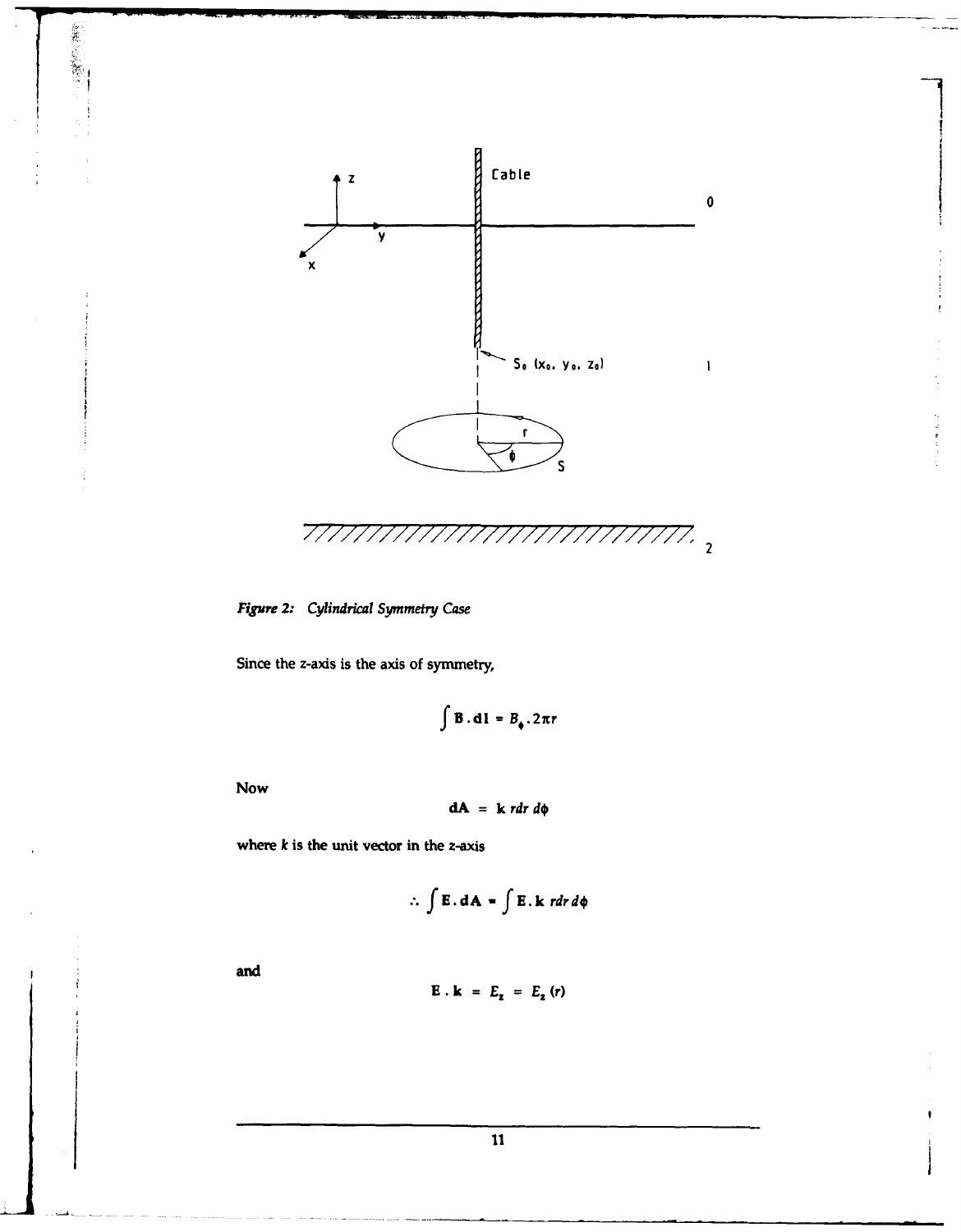i.e.  $E_z$  is independent of  $\phi$ 

$$
\therefore \int E \cdot dA = 2\pi \int E_z \, r dr
$$

۲

$$
B_{\phi_n} \cdot 2\pi r = \mu_0 \sigma_n 2\pi \int_0^r E_z \, r dr
$$

where *n* refers to the medium containing the field point  $(n = 0, 1, 2)$ .

$$
B_{\phi} = \frac{\mu_0 \sigma_n}{r} \int\limits_0^r E_z \, r dr
$$

Now,  $E_z = -\frac{\partial V}{\partial z}$ , and *V* is known. In general,

$$
E_z = \sum_{j} E_{z_j}
$$

where  $E_z$ *j* is of the form:

$$
\therefore \int E_{z_j} r dr = \frac{I}{4\pi\sigma_1} (z - z_j) \int_0^r \frac{r dr}{[r^2 + (z - z_j)^2]^{3/2}}
$$

and the  ${j}$  refer to the various source and image terms.

$$
\int E_{z_i} r dr = \frac{-I}{4\pi\sigma} \left[ \frac{(z-z_j)}{[r^2 + (z-z_j)^2]^{1/2}} \right]_0^{\sqrt{2} + (z-z_j)^2} = \frac{I}{4\pi\sigma} \left[ sgn(z-z_j) - \frac{(z-z_j)}{[r^2 + (z-z_j)^2]^{1/2}} \right]
$$
  
 
$$
\therefore B_{\phi_{u_i}} = \frac{\mu_0 I}{4\pi r} \left[ sgn(z-z_j) - \frac{(z-z_j)}{[r^2 + (z-z_j)^2]^{1/2}} \right]
$$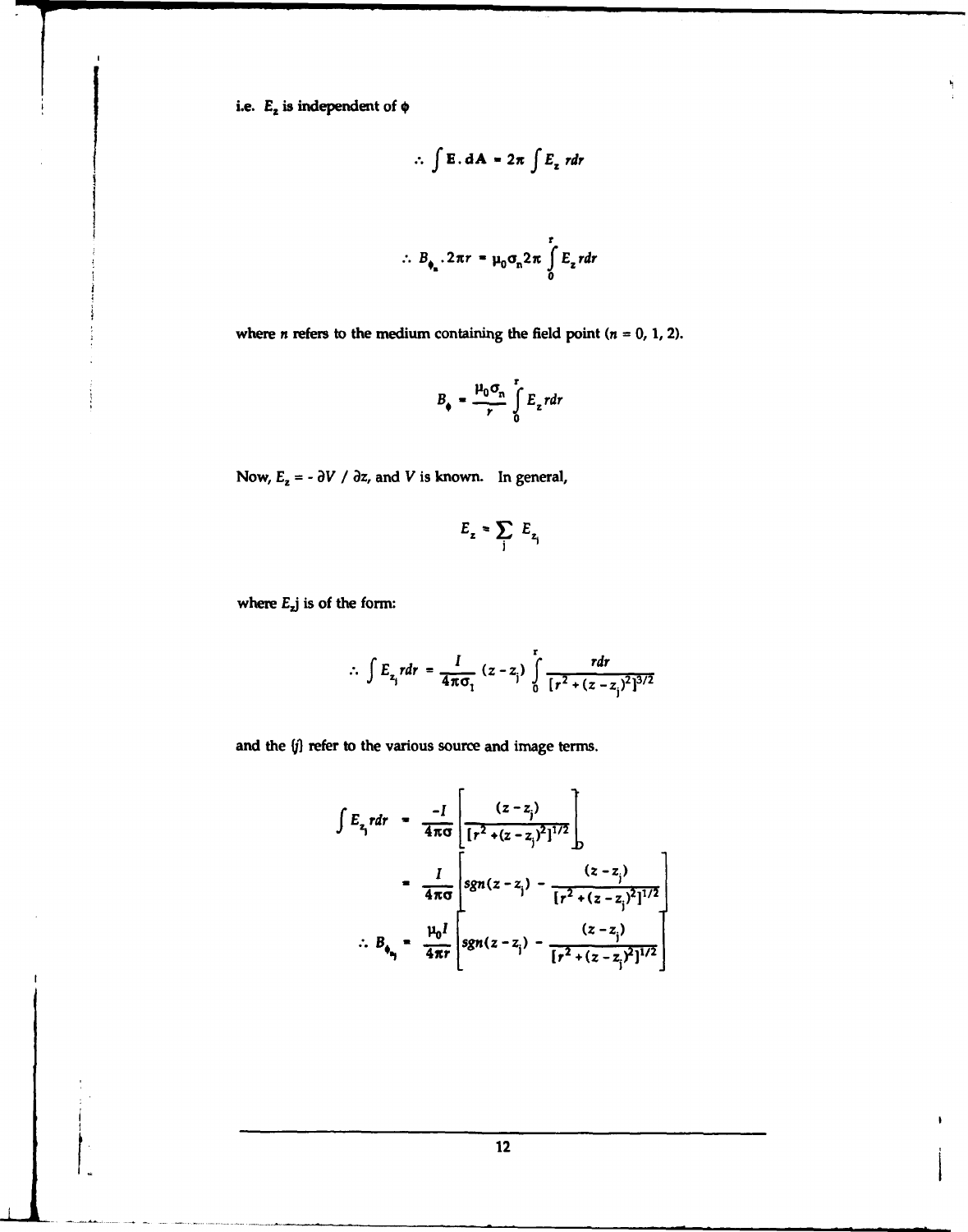Let  $\sigma_0 = 0$  (air);  $\therefore Q_1 = 1$  and  $Q_2$  can be written as Q. For medium 0 (air)  $z > 0$ ,  $-d < z_0 < 0$ .

Since  $B_{\phi 0} \propto \sigma_{\text{n}}$ , then  $B_{\phi 0} = 0$ .

However, the field **from** the supply cable must be subtracted **from** this *B4o.* For this medium, we choose the cable to run from  $-\infty$  to  $z_0$ . The field from the cable **in** this instance is given **by:**

$$
B_{\phi_{\text{min}}} = \frac{\mu_0 I}{4\pi r} \left( 1 - \frac{(z - z_0)}{(r^2 + (z - z_0)^2)^{1/2}} \right)
$$
  
 
$$
\therefore B_{\phi_0} = \frac{-\mu_0 I}{4\pi r} \left( 1 - \frac{(z - z_0)}{(r^2 + (z - z_0)^2)^{1/2}} \right)
$$

Note that the field in air is quite independent of water depth and conductivity. Consider medium 2 (sea-bed) next, where  $z < -d$ ,  $-d < z_0 < 0$ . Here,

$$
sgn(z \pm z_0) = -1
$$
  
\n
$$
sgn(z - 2kd \pm z_0) = -1, \forall k \ge 1
$$

Hence, implicitly including the feed cable,  $B_{62}$  is given by:

$$
B_{\phi_2} = \frac{-\mu_0 I}{4\pi r} (1 - Q) \left[ \left( 1 + \frac{(z - z_0)}{(r^2 + (z - z_0)^2)^{1/2}} \right) + \left( 1 + \frac{(z + z_0)}{(r^2 + (z + z_0)^2)^{1/2}} \right) + \sum_{k=1}^{\infty} Q^k \left( 1 + \frac{(z - 2kd - z_0)}{(r^2 + (z - 2kd - z)_0)^2)^{1/2}} \right) + \sum_{k=1}^{\infty} Q^k \left( 1 + \frac{(z - 2kd + z_0)}{(r^2 + (z - 2kd + z_0)^2)^{1/2}} \right) \right]
$$

In this medium, we choose the cable to run from  $+ \infty$  to  $z_0$ , for which the field is given **by:**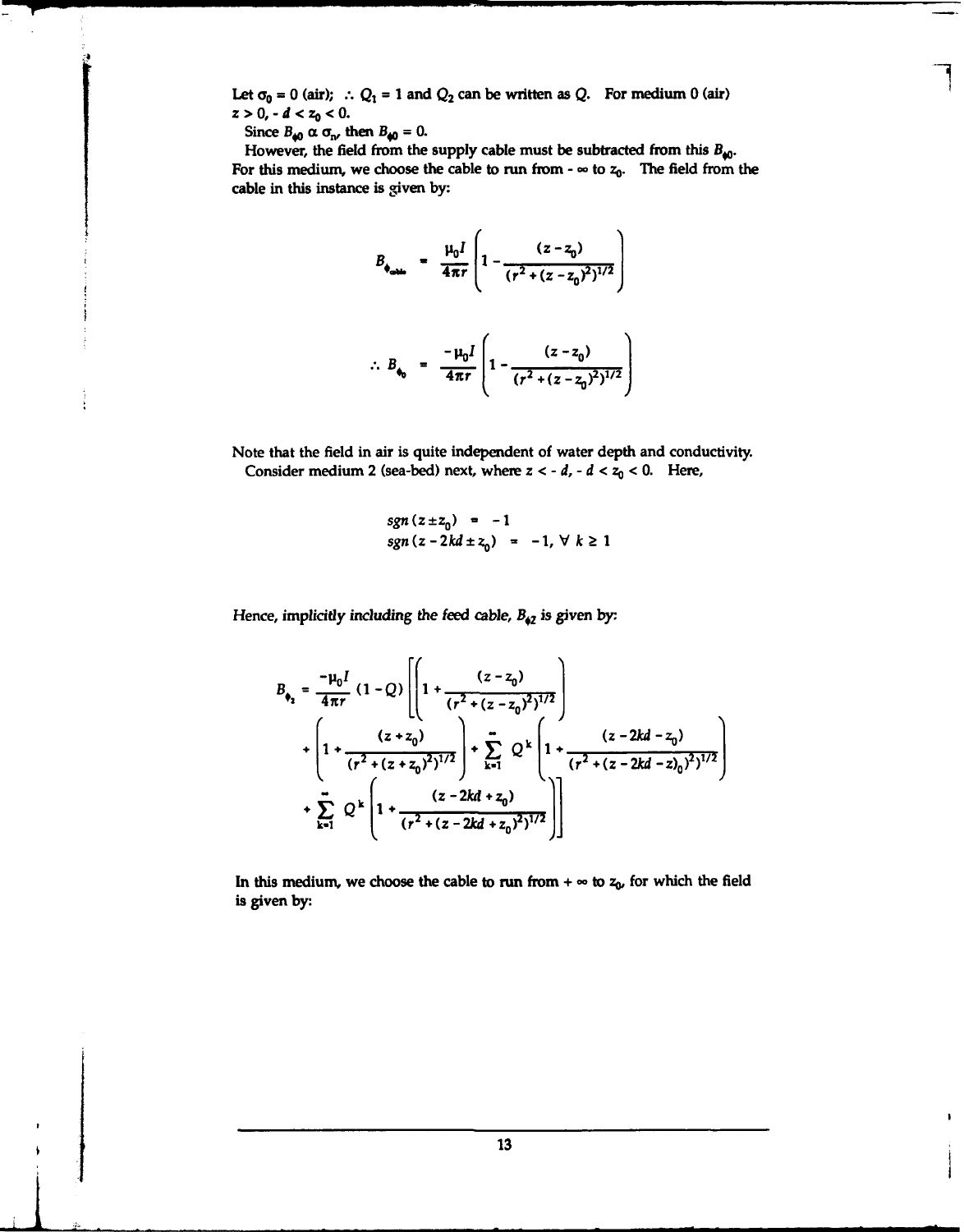$$
B_{\phi_{\text{cubic}}} = \frac{-\mu_0 I}{4\pi r} \left[ (1 + \frac{(z - z_0)}{(r^2 + (z - z_0)^2)^{1/2}} \right]
$$

Thus,  $B_{\alpha 2}$  reduces to:

 $\frac{1}{2}$ 

$$
B_{\phi_2} = \frac{-\mu_0 I}{4\pi r} \left[ 1 - \frac{(z - z_0)}{(r^2 + (z - z_0)^2)^{1/2}} + (1 - Q) \sum_{k=0}^{\infty} Q^k \left( \frac{(z - 2kd - z_0)}{(r^2 + (z - 2kd - z_0)^2)^{1/2}} + \frac{(z - 2kd + z_0)^2)^{1/2}}{(r^2 + (z - 2kd - z_0)^2)^{1/2}} \right) \right]
$$

In medium 1 (sea),  $-d < z < 0$ ,  $-d < z<sub>0</sub> < 0$ . Here,

$$
sgn (z + 2kd \pm z_0) = +1
$$
  
\n
$$
sgn (z - 2kd \pm z_0) = -1
$$
)  $\forall k \ge 1$   
\n
$$
sgn (z + z_0) = -1
$$

The regions  $z > z_0$  and  $z < z_0$  must be considered separately. In particular, for  $z > z_0$  the feed cable is assumed to run from  $-\infty$  to  $z_0$  and  $sgn (z - z_0) = +1$ . However, for  $z < z_0$ , the cable runs from  $+ \infty$  to  $z_0$  and  $sgn (z - z_0) = -1$ . In both cases,  $B_{\phi 1}$  reduces to:

$$
B_{\phi_1} = \frac{-\mu_0 I}{4\pi r} \left[ \left( 1 + \frac{(z + z_0)}{(r^2 + (z + z_0)^2)^{1/2}} \right) + \sum_{k=1}^{\infty} \frac{Q^k (z - 2kd - z_0)}{(r^2 + (z - 2kd - z_0)^2)^{1/2}} + \sum_{k=1}^{\infty} \frac{Q^k (z - 2kd + z_0)}{(r^2 + (z - 2kd + z_0)^2)^{1/2}} + \sum_{k=1}^{\infty} \frac{Q^k (z + 2kd + z_0)}{(r^2 + (z + 2kd + z_0)^2)^{1/2}} + \sum_{k=1}^{\infty} \frac{Q^k (z + 2kd - z_0)}{(r^2 + (z + 2kd - z_0)^2)^{1/2}} \right]
$$

Since the total current must sum to zero, there will always be more than one source/sink for chis source type. Consequently, it is convenient to represent the source as a line of point dipoles as in reference **1.** The magnetic field from one such point dipole, in the more useful Cartesian coordinates, is determined as follows.

 $14$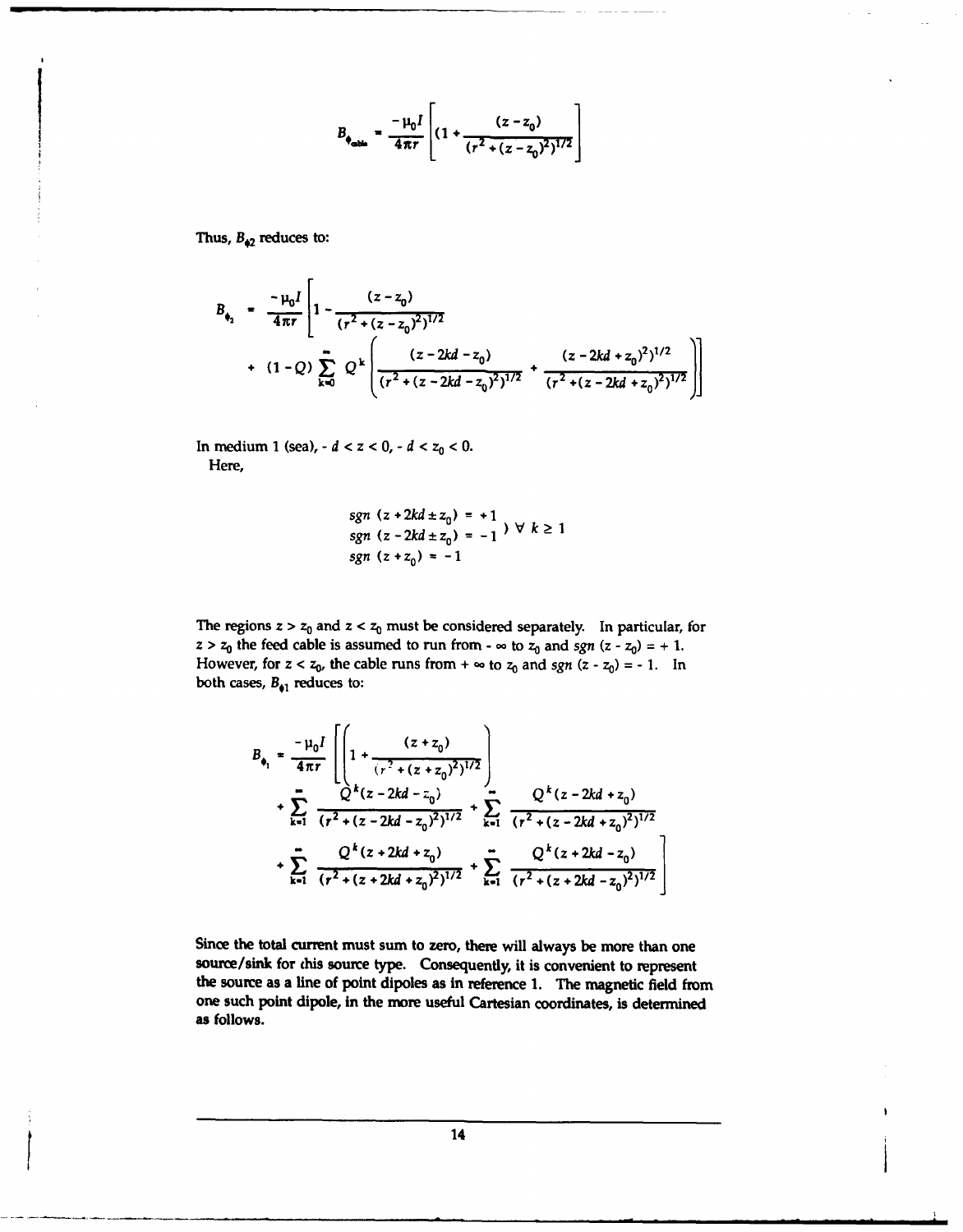In general, we may say that:

$$
B_x = -B_x \sin \phi
$$
,  $B_y = B_x \cos \phi$ 

. . . .

٠

and

$$
\sin \phi = (y - y_0) / r
$$
,  $\cos \phi = (x - x_0) / r$ 

Let there be monopoles of amplitude  $+ I$  at  $(x + \delta x)$  and  $- I$  at  $(x - \delta x)$ , then the field from such a dipole is given **by:**

$$
B_{x,y_{\text{dipole}}} = \frac{Lim}{\delta x \to 0} \left( B_{x,y} \left( X + \delta x \right) - B_{x,y} \left( X - \delta x \right) \right)
$$

where  $X = x - x_0$ ,  $Y = y - y_0$ . Specifically,

$$
B_x = -(B_{\phi_x} - B_{\phi_x}) \frac{y}{r}
$$
  
\n
$$
B_y = B_{\phi_x} \frac{(x + \delta x)}{r_x} - B_{\phi_x} \frac{(x - \delta x)}{r_x}
$$

where

$$
r_{\pm}^{2} = (X \pm \delta x)^{2} + Y^{2}
$$
  

$$
B_{\bullet} = B_{\bullet} (X \pm \delta x)
$$

Now, **B,** contains terms of the form:

$$
\frac{A}{r^2}, \frac{Az_j}{r^2(r^2+z_i^2)^{1/2}}
$$

Let  $R^2 = r^2 + z^2$ . To first order,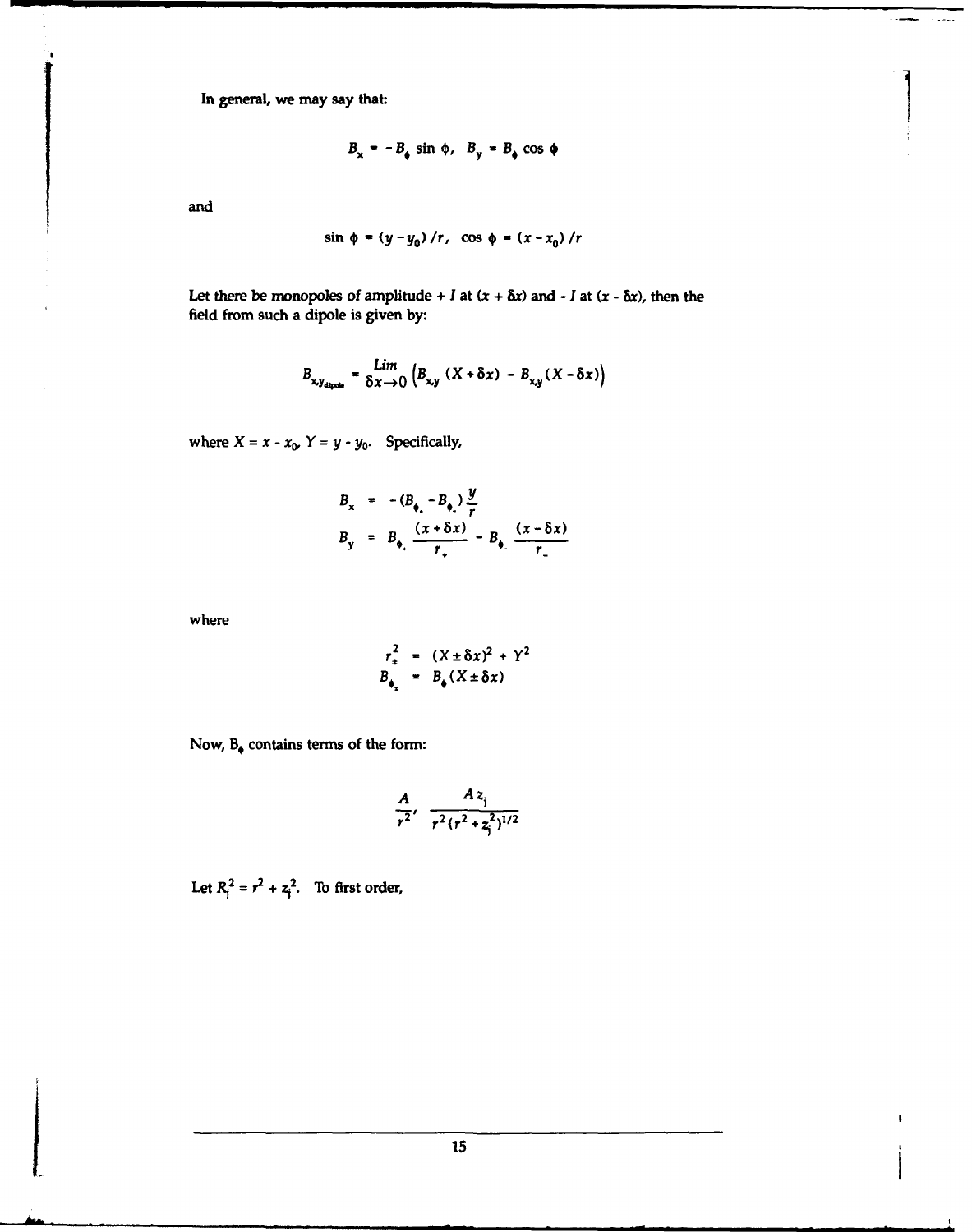$$
\frac{1}{r_{+}^{2}} - \frac{1}{r_{-}^{2}} = -\frac{4x\delta x}{r^{4}}
$$
\n
$$
\frac{1}{r_{+}^{2}(r_{+}^{2} + z_{j}^{2})^{1/2}} - \frac{1}{r_{-}^{2}(r_{-}^{2} + z_{j}^{2})^{1/2}} = \frac{1}{R_{j}} \left(\frac{2}{r^{2}} + \frac{1}{R_{j}^{2}}\right)
$$

and

$$
\frac{(X+\delta x)}{r_+^2} - \frac{(X-\delta x)}{r_-^2} = \frac{2\delta x}{r^2} \left(1-2\left(\frac{x}{r}\right)^2\right)
$$

$$
\frac{(X+\delta x)}{r_{+}^{2}(r_{+}^{2}+z_{j}^{2})^{1/2}}-\frac{(X-\delta x)}{r_{-}^{2}(r_{-}^{2}+z_{j}^{2})^{1/2}}=\frac{2\delta x}{r^{2}R_{j}}\left[1-2\left(\frac{X}{r}\right)^{2}-\left(\frac{X}{R_{j}}\right)^{2}\right]
$$

The fields may now be determined. However, the field from the return path must be included. This is given **by** the familiar equation for a point electric dipole source in a homogeneous medium.

Specifically, the field from a current element flowing between  $(X + \delta x)$  and  $(X - \delta x)$  is given by

$$
B_0 = \frac{\mu_0 I}{4\pi\rho} \left( \frac{(X + \delta x)}{(\rho^2 + (X + \delta x)^2)^{1/2}} - \frac{(X - \delta x)}{(\rho^2 + (X - \delta x)^2)^{1/2}} \right)
$$

where  $\rho^2 = (y - y_0)^2 + (z - z_0)^2$ .

**0** is in the  $(y - z)$  plane such that in sin  $\theta = (z - z_0)/\rho$ , cos  $\theta = (y - y_0)/\rho$ . Expanding,

$$
B_{\mathbf{e}} = \frac{\mu_0 P}{4\pi \rho R} \left( 1 - \left( \frac{X}{R} \right)^2 \right)
$$

where  $P = 2I\delta x$ , the dipole moment. Thus,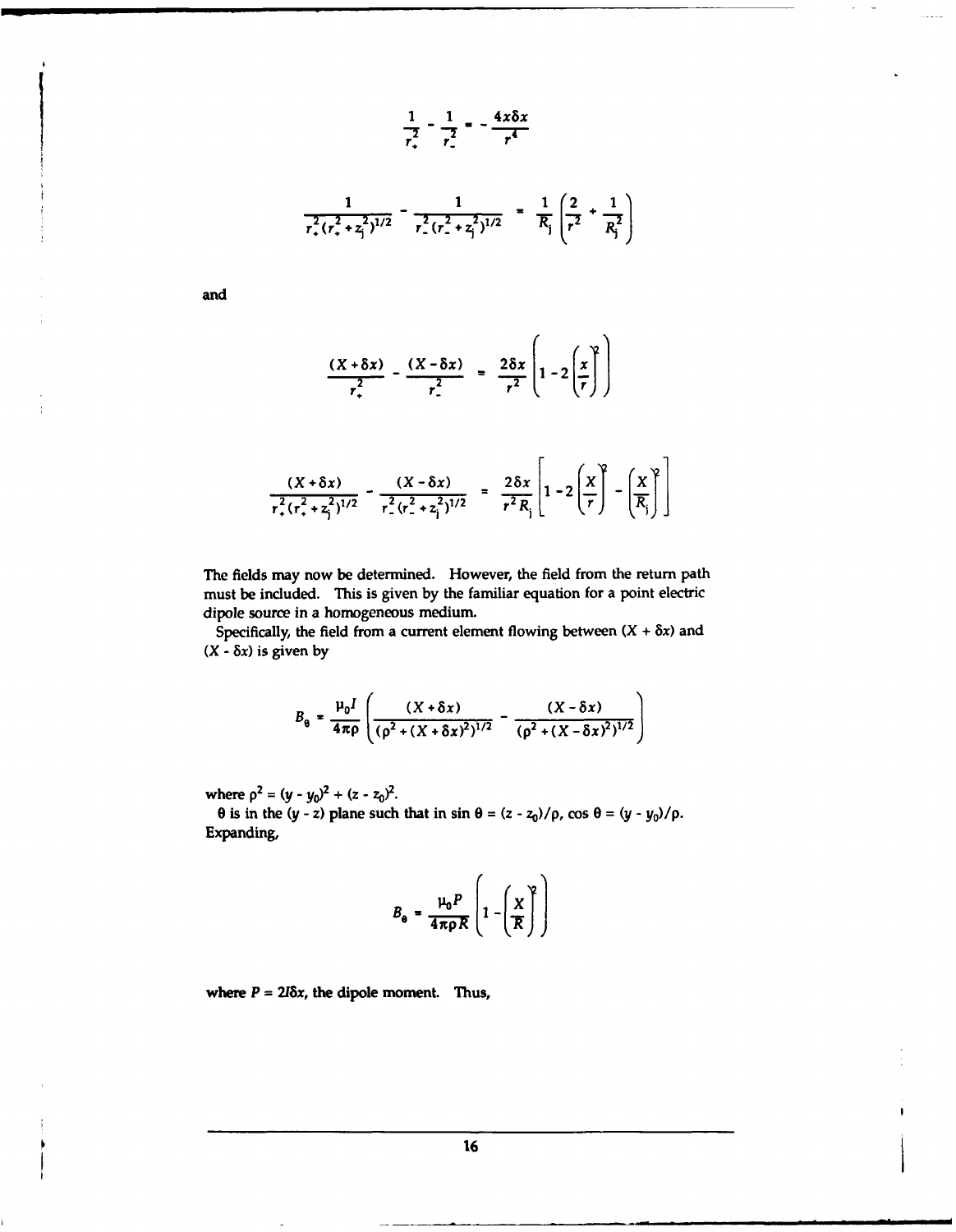$$
B_y = \frac{-\mu_0 P(z - z_0)}{4\pi R^3}, \qquad B_x = \frac{\mu_0 P(y - y_0)}{4\pi R^3}
$$

Note that this return path represents the only source of vertical field and is independent of depths and conductivities.

Thus, the complete dipole fields may be determined as follows:

Medium **0**

$$
B_{x_0} = \frac{-\mu_0 P}{4\pi} \frac{X}{r} \frac{Y}{r} \left[ \left( 1 - \frac{(z - z_0)}{(r^2 + (z - z_0)^2)^{1/2}} \right) \frac{2}{r^2} - \frac{(z - z_0)}{(r^2 + (z - z_0)^2)^{3/2}} \right]
$$
  
\n
$$
B_{y_0} = \frac{-\mu_0 P}{4\pi} \left[ \left( 1 - 2 \left( \frac{X}{r} \right)^2 \right) \left[ 1 - \frac{(z - z_0)}{(r^2 + (z - z_0)^2)^{1/2}} \right] \frac{1}{r^2} - \frac{(Z - z_0)}{(r^2 + (z - z_0)^2)^{3/2}} \left( 1 - \left( \frac{X}{r} \right)^2 \right) \right]
$$
  
\n
$$
B_{z_0} = \frac{\mu_0 P}{4\pi} \frac{Y}{R^3}
$$

Medium **I**

$$
B_{x_1} = \frac{-\mu_0 P}{4\pi} \frac{X}{r} \frac{Y}{r} \left[ \left( 1 + \frac{(z+z_0)}{(r^2 + (z+z_0)^2)^{1/2}} \right) \frac{2}{r^2} + \frac{(z+z_0)}{(r^2 + (z+z_0)^2)^{3/2}} + \sum_{k=1}^{\infty} \frac{Q^k (z \pm 2kd \pm z_0)}{(r^2 + (z \pm 2kd \pm z_0)^2)^{1/2}} \left( \frac{2}{r^2} + \frac{1}{(r^2 + (z \pm 2kd \pm z_0)^2)} \right) \right]
$$

where the **±** should be read as "plus and minus", implying 4 summations in this case.

 $\mathbf{I}$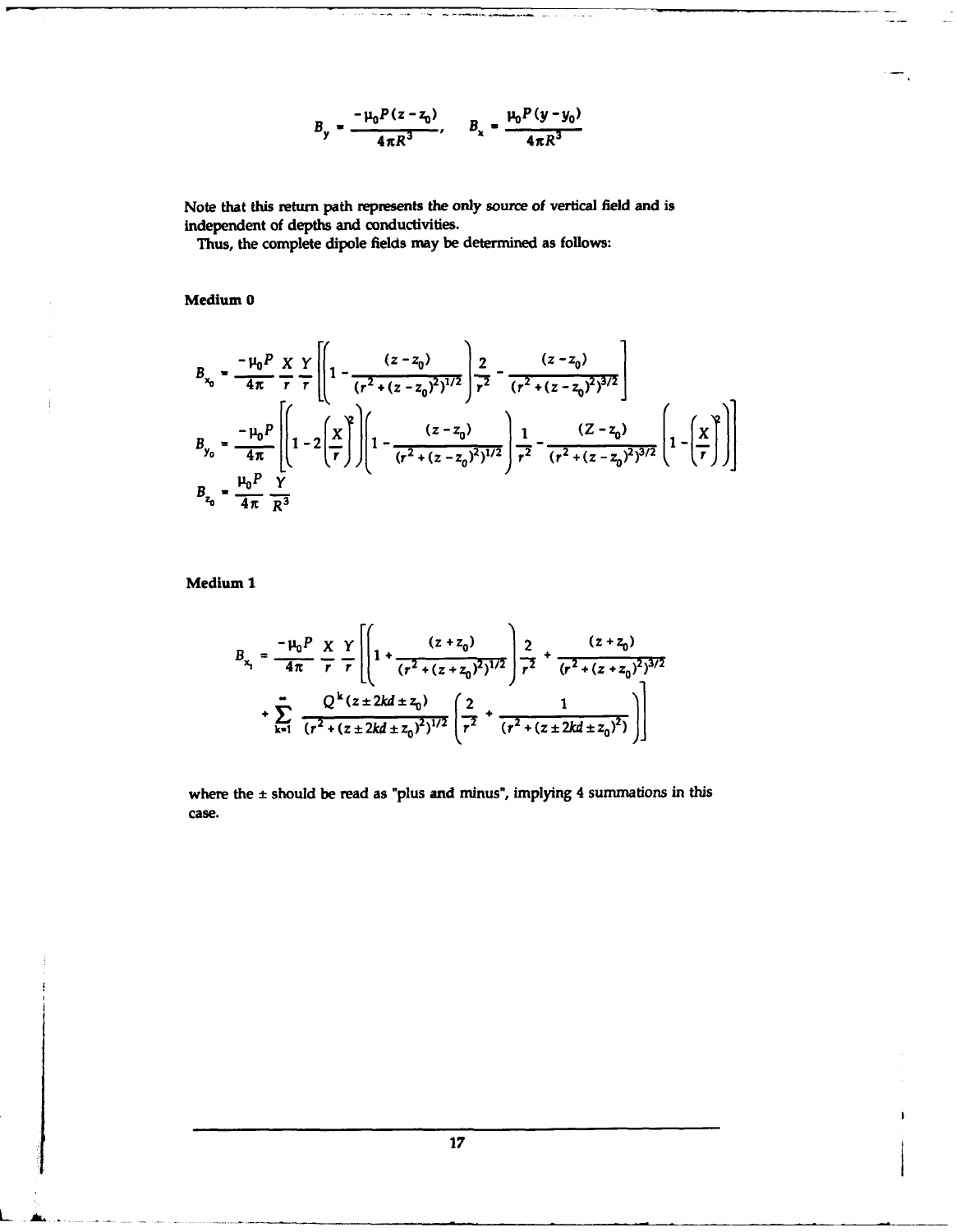$$
B_{y_1} = \frac{-\mu_0 P}{4\pi} \left[ \left( 1 - 2\left( \frac{x}{r} \right)^2 \left( 1 + \frac{(z+z_0)}{(r^2 + (z+z_0)^2)^{1/2}} \right) \frac{1}{r^2} - \left( \frac{x}{r} \right)^2 \frac{(z+z_0)}{(r^2 + (z+z_0)^2)^{3/2}} - \frac{(z-z_0)}{(r^2 + (z-z_0)^2)^{3/2}} \right) \right]
$$
  
+ 
$$
\sum_{k=1}^{\infty} \frac{Q^k (z \pm 2kd \pm z_0)}{r^2 (r^2 + (z \pm 2kd \pm z_0)^2)^{1/2}} \left[ 1 - 2\left( \frac{x}{r} \right)^2 - \frac{x^2}{(r^2 + (z \pm 2kd \pm z_0)^2)} \right] \right]
$$
  

$$
B_{z_1} = \frac{\mu_0 P}{4\pi} \frac{Y}{R^3}
$$

Medium 2

$$
B_{x_2} = \frac{-\mu_0 P}{4\pi} \frac{X}{r} \frac{Y}{r} \left[ \left( 1 - \frac{(z - z_0)}{(r^2 + (z - z_0)^2)^{1/2}} \right) \frac{2}{r^2} - \frac{(z - z_0)}{(r^2 + (z - z_0)^2)^{3/2}} + (1 - Q) \sum_{k=0}^{\infty} \frac{Q^k (z - 2kd \pm z_0)}{(r^2 + (z - 2kd \pm z_0)^2)^{1/2}} \left( \frac{2}{r^2} + \frac{1}{(r^2 + (z - 2kd \pm z_0)^2)} \right) \right]
$$

$$
B_{y_2} = \frac{-\mu_0 P}{4\pi} \left[ \frac{1}{r^2} \left( 1 - 2 \left( \frac{x}{r} \right)^2 \right) \left( 1 - \frac{(z - z_0)}{(r^2 + (z - z_0)^2)^{1/2}} \right) \right]
$$
  

$$
- \left( 1 - \left( \frac{x}{r} \right)^2 \right) \frac{(z - z_0)}{(r^2 + (z - z_0)^2)^{3/2}} + (1 - Q) \sum_{k=0}^{\infty} \frac{Q^k (z - 2kd \pm z_0)}{(r^2 + (z - 2kd \pm z_0)^2)^{1/2}} \left[ 1 - 2 \left( \frac{x}{r} \right)^2 - \frac{x^2}{(r^2 + (z - 2kd \pm z_0)^2)} \right] \right]
$$
  

$$
B_{z_2} = \frac{\mu_0 P}{4\pi} \frac{Y}{R^3}
$$

The above expressions can be readily checked by confirming the continuity of the components across the boundaries at  $z = 0$  and  $z = -d$ . Further it is easy to show that for  $Q \rightarrow 0$  or  $d \rightarrow \infty$ , the expressions reduce to those given earlier for the two layer case.

**18**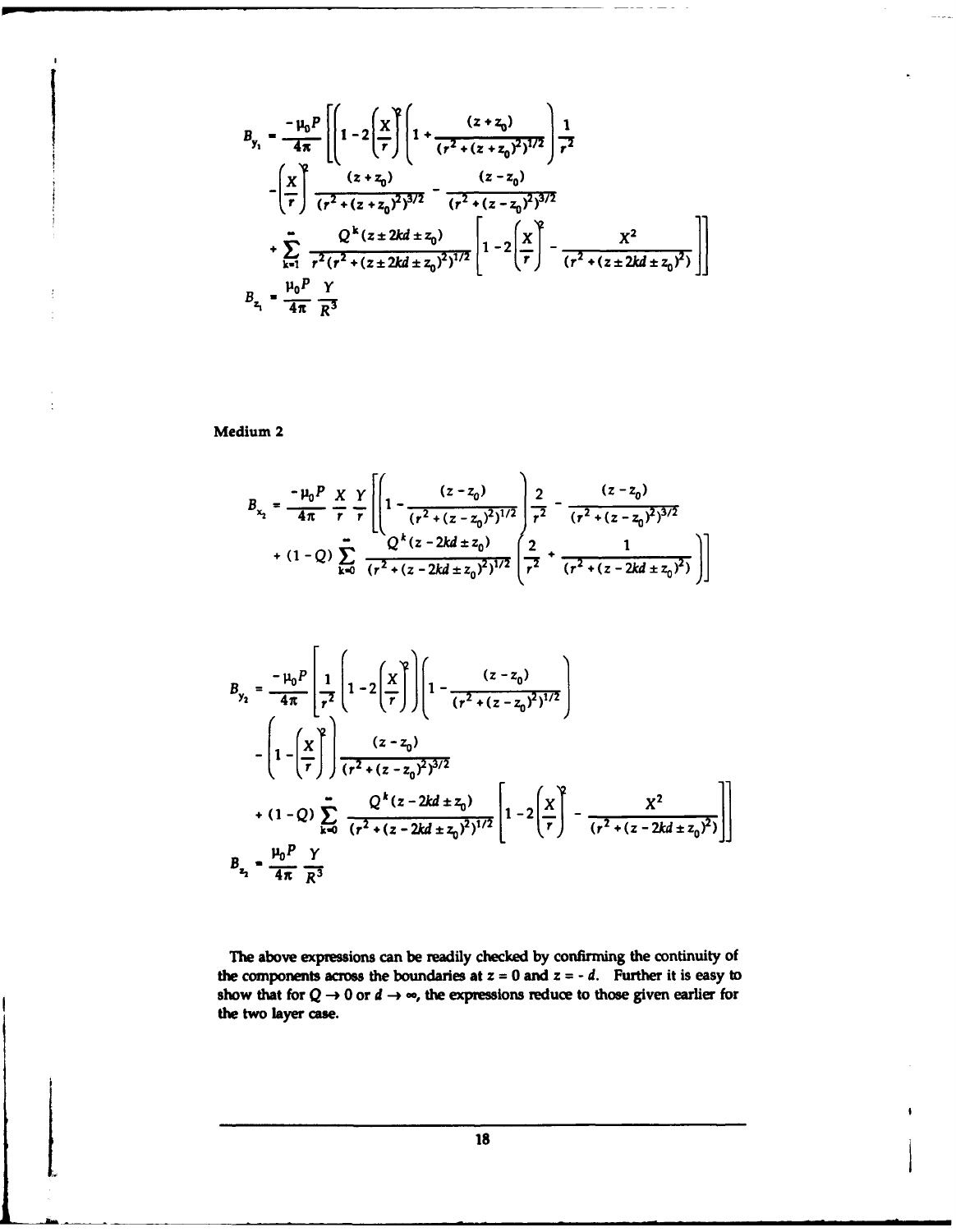At  $r = 0$  (directly above or below the source) the expressions as given are inappropriate. However, in such a case they may be reformulated as follows: . ..

$$
B_{x_{n_1+0}} = 0 \t\forall n = 0, 1, 2
$$
  

$$
B_{x_{n_1+0}} = 0 \t\forall n = 0, 1, 2
$$

Now, 
$$
\frac{z}{(r^2 + z^2)^{1/2}}
$$
 = sgn (z)  $\left(1 - \frac{1}{2} \left(\frac{r}{z}\right)\right)$  to first order  
 $\frac{z}{(r^2 + z^2)^{3/2}}$  =  $\frac{sgn(z)}{z^2} \left(1 - \frac{3}{2} \left(\frac{r}{z}\right)\right)$ 

The following are obtained:

$$
B_{y_{0_{\nu-\omega}}} = \frac{\mu_0 P}{8\pi (z-z_0)^2} \left[ 1 - \frac{3}{4} \left( \frac{X}{z-z_0} \right)^2 - \frac{9}{4} \left( \frac{Y}{z-z_0} \right)^2 \right]
$$

$$
B_{y_{1_{|r\rightarrow 0}}} = -\frac{\mu_0 P}{8\pi} \left[ \frac{1}{(z+z_0)^2} \left( 1 - \frac{9}{4} \left( \frac{X}{z+z_0} \right)^2 - \frac{3}{4} \left( \frac{Y}{z+z_0} \right)^2 \right) - \frac{2sgn(z-z_0)}{(z-z_0)^2} - \sum_{k=1}^{\infty} Q^k \left[ \frac{1}{(z+2kd+z_0)^2} \left( 1 - \frac{9}{4} \frac{X^2}{(z+2kd+z_0)^2} - \frac{3}{4} \frac{Y^2}{(z+2kd+z_0)^2} \right) - \frac{1}{(z-2kd+z_0)^2} \left[ 1 - \frac{9}{4} \frac{X^2}{(z-2kd+z_0)^2} - \frac{3}{4} \frac{Y^2}{(z-2kd+z_0)^2} \right] \right]
$$

$$
B_{y_{2_{k+0}}} = \frac{-\mu_0 P}{8\pi} \left[ \frac{1}{(z - z_0)^2} \left( 1 - \frac{3}{4} \left( \frac{X}{z - z_0} \right)^2 - \frac{9}{4} \left( \frac{Y}{z - z_0} \right) \right) + (1 - Q) \sum_{k=0}^{\infty} Q^k \left[ \frac{1}{(z - 2kd + z_0)^2} \left( 1 - \frac{9}{4} \frac{X^2}{(z - 2kd + z_0)^2} \right) - \frac{3}{4} \frac{Y^2}{(z - 2kd + z_0)^2} \right] \right]
$$

 $19$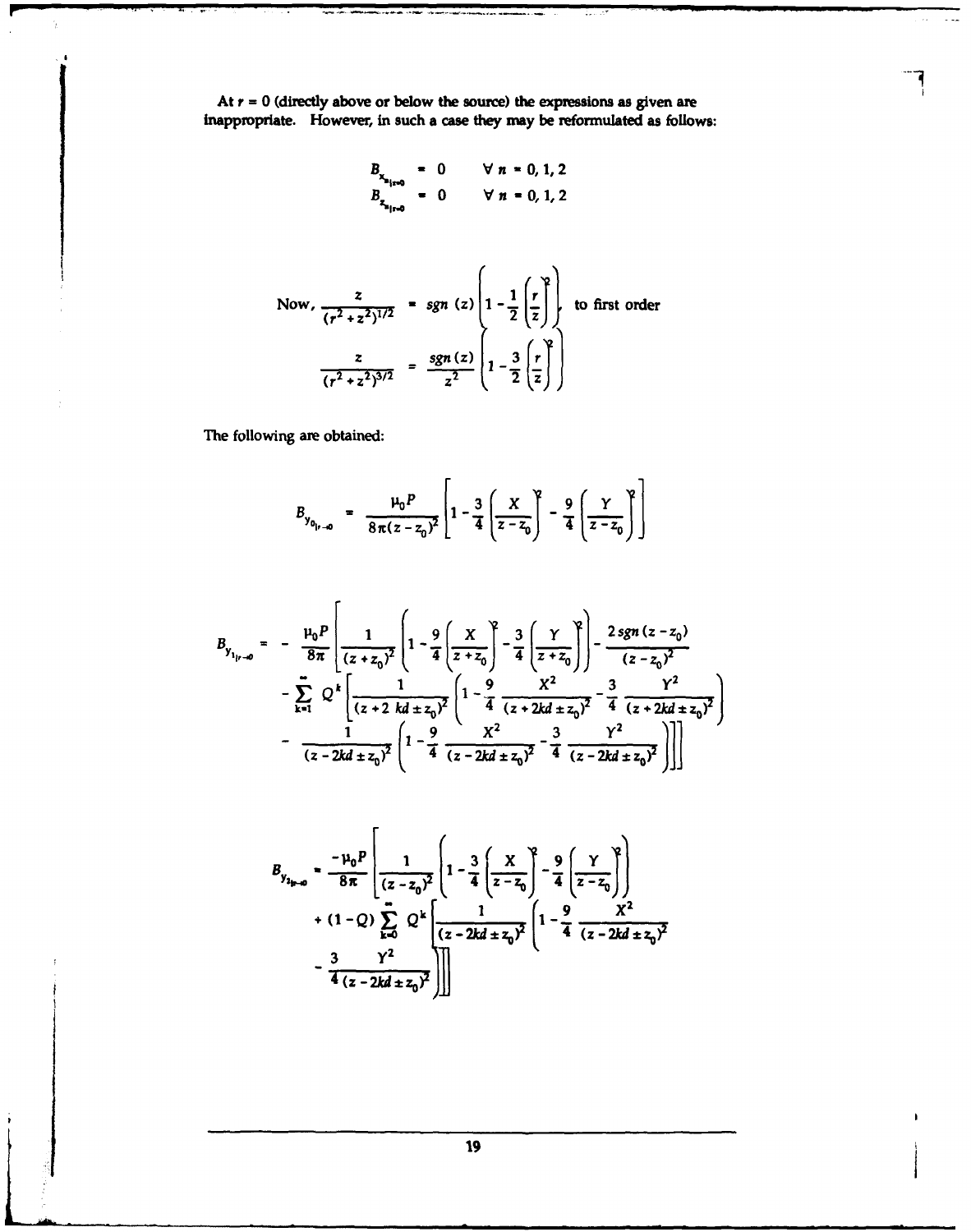### *4. Comparison of Two-Layer and Three-Layer Solutions*

The above expressions for the two-layer and three-layer case are readily programmed. Two sources are considered here as examples.

In the first, a horizontal dipole of **125** A.m (a current source/sink pair of **50 A** separated **by 2.5** m) is placed at **3.35** m depth in 21 m of water with a sea/seabed Q-factor of **0.8.** The field is calculated at 20 m depth for the two-layer and three-layer case (directly below the source) and the results are shown in Figure **3.** In this geometry, the fields are entirely athwartships.

Clearly the use of two-layer equations would produce a considerable overestimate of the fields.



Figure **3:** Below-water magnetic **fids,** simple source.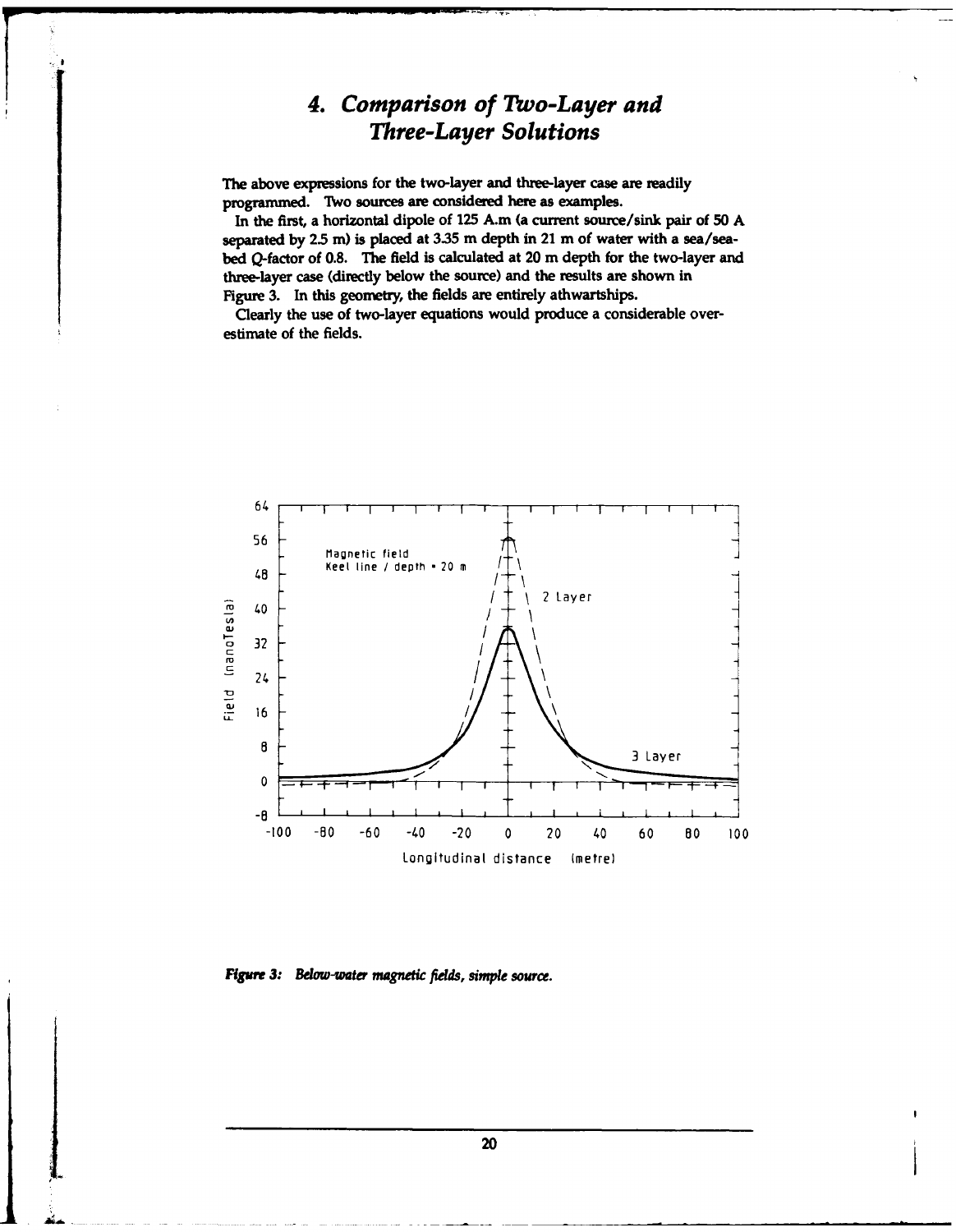

Figure 4: Complex electric current source.



Figure 5: Below-water magnetic fields, complex source.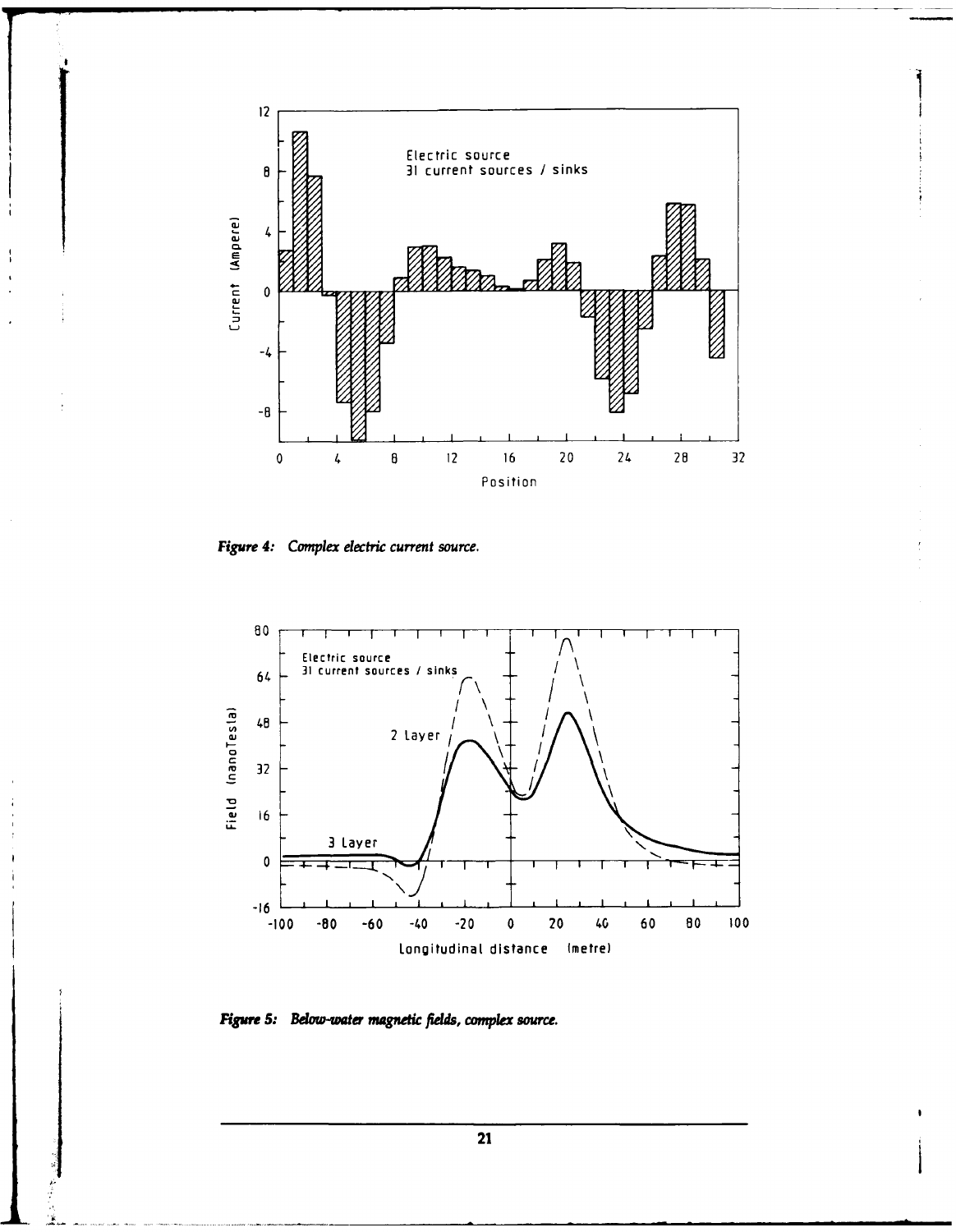In addition, the source defined in Figure 3 of Reference I (reproduced here as Figure 4) is also used, with the same geometric and environmental parameters. This source comprises **31** sources/sinks (where the total **current** sums to zero) separated **by 2.67** m and has a far-field dipole moment of **100** A.m. The fields for this source, below water are given in Figure **5.** Again the fields are less in the three-layer **case** at close range as would be expected.

#### *5. Conclusion*

The three-layer model developed herein illustrates the importance of explicitly including the conductivity of the sea-bed in calculations of the magnetic field from a horizontal electric dipole. Specifically, the fields could be up to **50%** less than **might** otherwise be expected.

### *6. Acknowledgement*

The author gratefully acknowledges the significant comments provided **by** Dr J. Ternan.

#### *7. References*

- **1.** Theobald, **A.G. (1989).** On the numerical modelling of an electrical source (ARE Technical Memo **(UTM) 89120).**
- 2. Kraichmann, M.B. **(1970).** Handbook of electromagnetic propagation in conducting media. White Oak, Silver Spring, MD: **USN** Ordnance Laboratory.
- **3.** Jakosky, **J.J.** (1940). Exploration geophysics. Los Angeles: Times-Mirror Press.
- 4. Cooper, M.T. **(1972).** The underwater EM field of a submarine in the frequency range **0** to **03** Hz. **(NCSL 109-72).**

**I22**